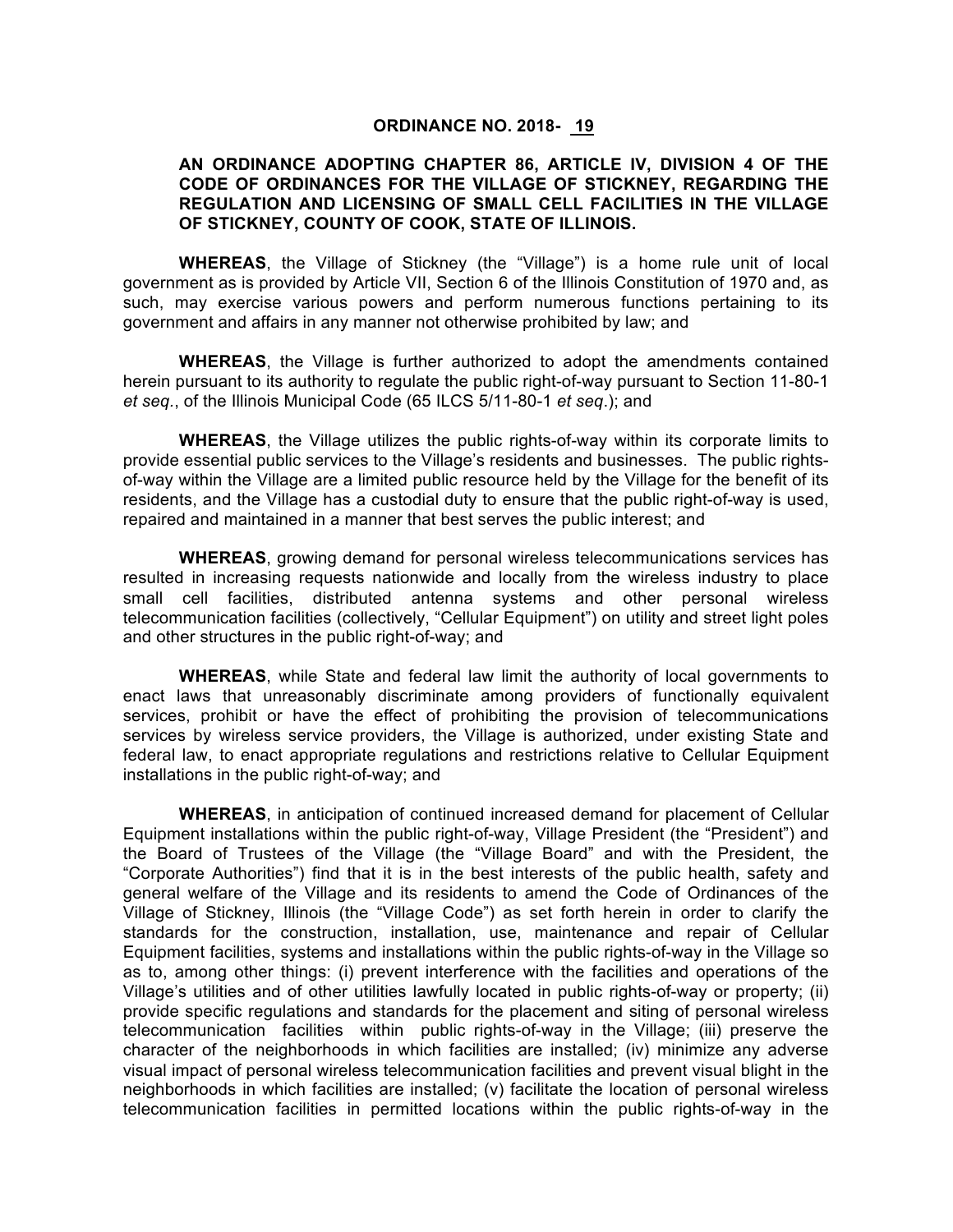Village; and (vi) assure the continued safe use and enjoyment of private properties adjacent to personal wireless telecommunication facilities; and

**WHEREAS**, in order for the Village to properly license, regulate and inspect Cellular Equipment, the Village must adopt certain procedures and charge certain licensing fees and inspection fees; and

**WHEREAS**, the Corporate Authorities have determined that it is in the best interests of the public health, safety and welfare and to ensure the efficient operation of government to adopt certain rules and regulations as well as fees related to the licensing, regulating and inspecting of Cellular Equipment and the installation and maintenance of same in order to adequately reimburse the Village for the financial burden of licensing, regulating and inspecting Cellular Equipment; and

**WHEREAS**, in light of the foregoing, the Corporate Authorities have determined that it is necessary, advisable and in the best interests of the Village and its residents to adopt Chapter 86, Article IV, Division 4 of the Code of Ordinances, for the Village of Stickney, Illinois (the "Village Code") to establish certain rules and regulations as well as fees related to the licensing, regulating and inspecting of Cellular Equipment and the installation and maintenance of same in order to adequately reimburse the Village for the financial burden of licensing, regulating and inspecting Cellular Equipment and to authorize the Mayor and other Village officials to take all action necessary to carry out the intent of this Ordinance;

# **NOW, THEREFORE, BE IT ORDAINED BY THE PRESIDENT AND BOARD OF TRUSTEES OF THE VILLAGE OF STICKNEY, COOK COUNTY, ILLINOIS, as follows:**

#### **ARTICLE I. IN GENERAL**

#### **SECTION 1: RECITALS.**

The Corporate Authorities hereby find that all of the recitals hereinbefore stated as contained in the preamble to this Ordinance are full, true and correct and do hereby, by reference, incorporate and make them part of this Ordinance as legislative findings.

#### **SECTION 2: PURPOSE.**

The purpose of this Ordinance is to adopt Chapter 86, Article IV, Division 4 for inclusion in the Village Code to establish certain rules and regulations as well as fees related to the licensing, regulating and inspecting of Cellular Equipment and the installation and maintenance of same in order to adequately reimburse the Village for the financial burden of licensing, regulating and inspecting Cellular Equipment and to authorize the Mayor and other Village officials to take all action necessary to carry out the intent of this Ordinance.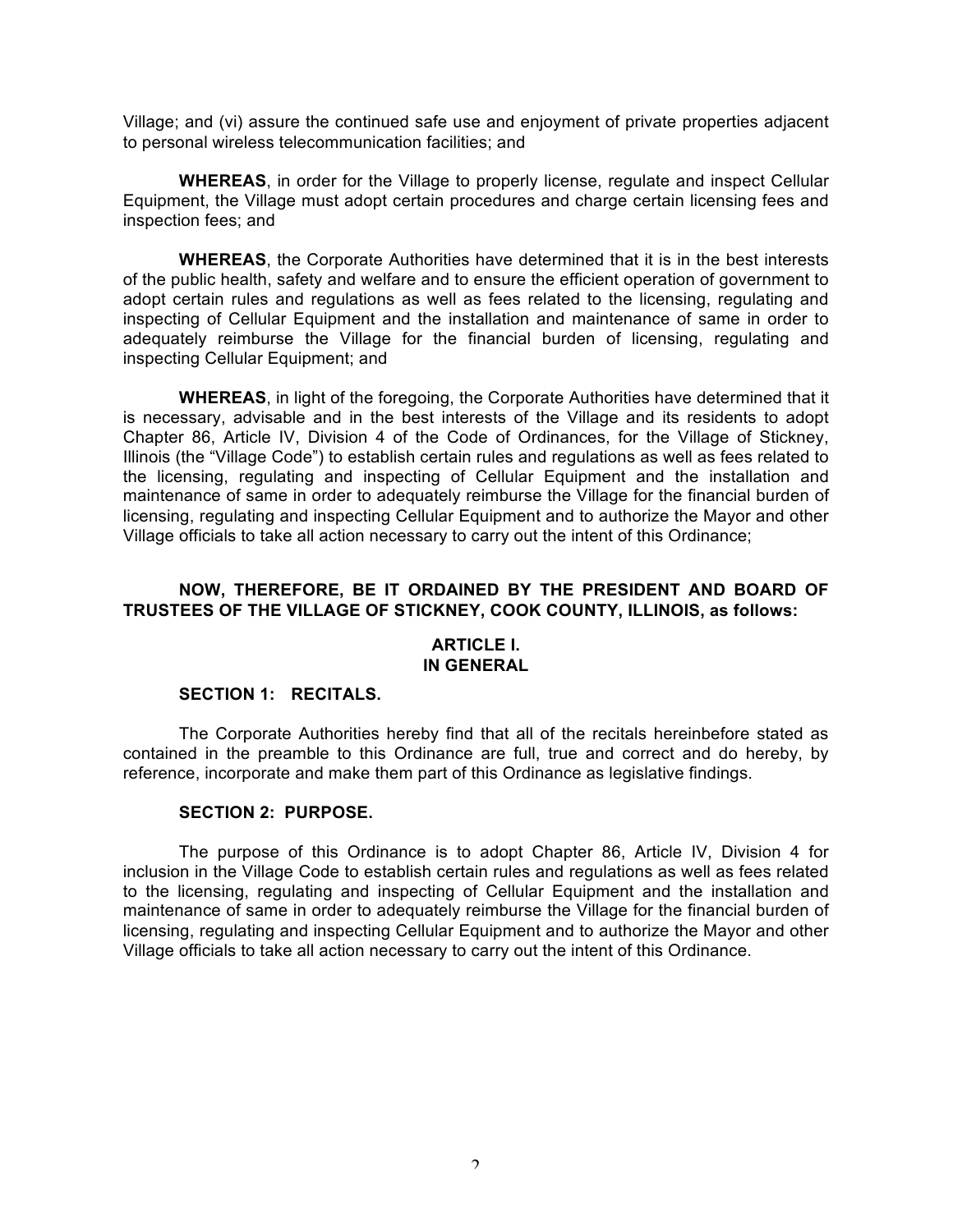#### **ARTICLE II. ADOPTION OF CHAPTER 86 ARTICLE IV, DIVIDION 4 FOR INCLUSION IN THE VILLAGE CODE**

# **SECTION 3.0 ADOPTION OF CHAPTER 86, ARTICLE IV, DIVISION 4.**

The Village Code is hereby amended, notwithstanding any provision, ordinance, resolution or Village Code section to the contrary, by adopting Chapter 86, Article IV, Division 4 as follows:

# **CHAPTER 86. UTILITIES, ARTICLE IV. CONSTRUCTION OF UTILITIES IN THE RIGHT OF WAY, DIVISION 4. SMALL CELL ANTENNAS/TOWERS IN THE RIGHT OF WAY**

# **Division 4. Small Cell Antennas and Towers in the Right of Way.**

# **Sec. 86-330. Definitions.**

For the purposes of this Division, the following terms will have the following meaning:

*Alternative Antenna Structure* shall mean an existing pole or other structure within the public right-of-way that can be used to support an antenna and is not a utility pole or a Village-owned infrastructure.

*Antenna* shall mean communications equipment that transmits or receives electromagnetic radio signals used in the provision of any type of wireless communications services.

*Applicant* shall mean any person or entity submitting an application to install personal wireless telecommunication facilities or structures to support the facilities within a public right-of-way.

*Village-Owned Infrastructure* shall mean infrastructure in public right-of-way within the boundaries of the Village, including, but not limited to, streetlights, traffic signals, towers, structures, or buildings owned, operated or maintained by the Village.

*Distributed Antenna System ("DAS")* shall mean a network or facility to which all the following apply: (1) it distributes radio frequency signals to provide Wireless Service; (2) it meets the size limitations of a Small Cell Facility; and (3) it consists of all the following: (a) remote antenna nodes deployed throughout a desired coverage area; (b) a high-capacity signal transport medium connected to a central hub site; and (c) equipment located at the hub site to process or control the radio frequency signals through the antennas.

*Facility* shall mean all structures, devices, objects and materials (including, but not limited to, track and rails, wires, ducts, fiber optic cable antennas, Distributed Antenna Systems, Small Cell Facilities, vaults, boxes, equipment enclosures, cabinets, pedestals, poles, conduits, grates, covers, pipes, cables, and appurtenances thereto) located on, over, above, along, upon, under, across or within rights-of-way governed by this Division. For purposes of this Division, the term "facility" shall not include any facility owned or operated by the Village, unless otherwise provided herein.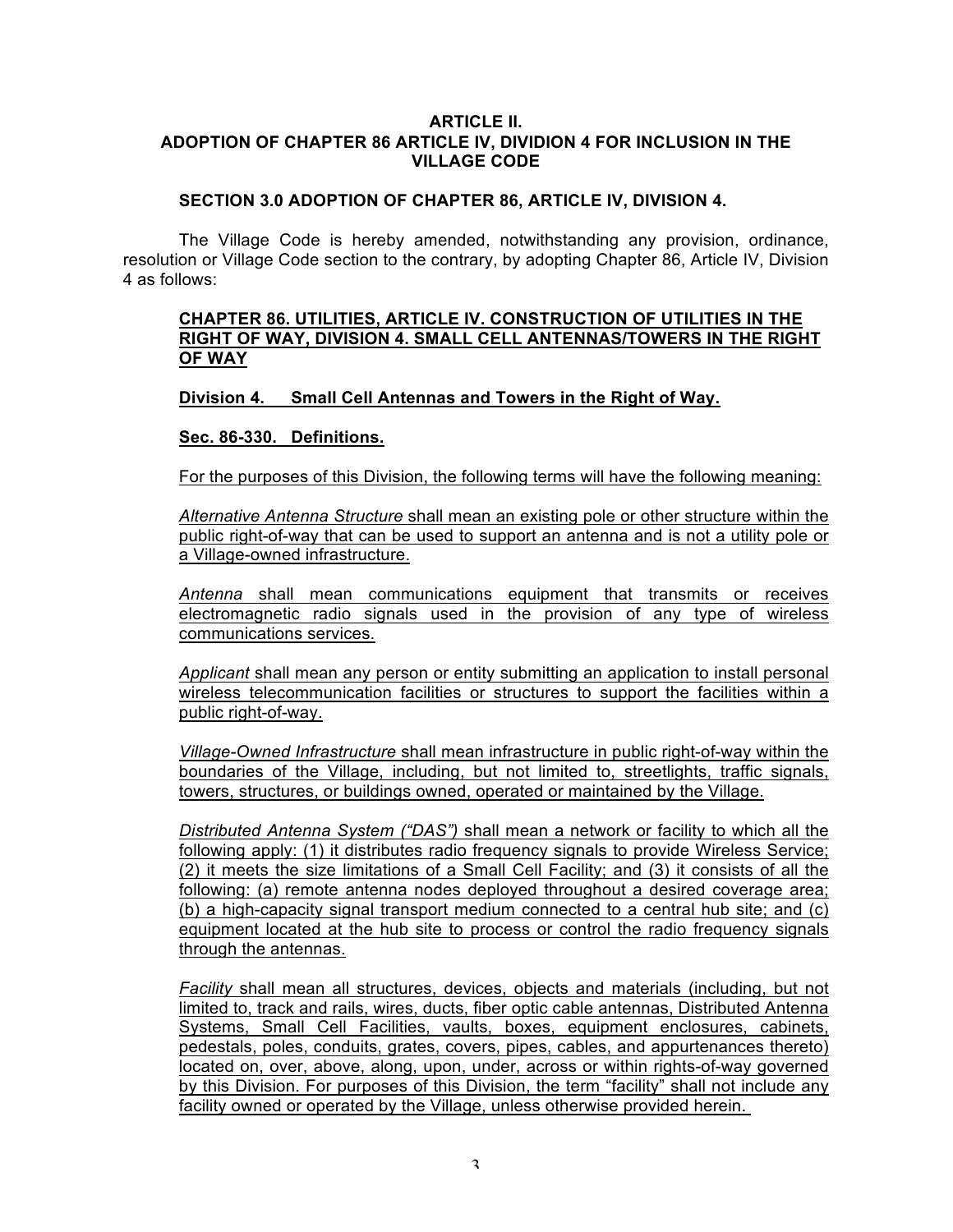*Landscape Screening* shall mean the installation at grade of plantings, shrubbery, bushes or other foliage intended to screen the base of a personal wireless telecommunication facility from public view.

*Monopole* shall mean a structure composed of a single spire, pole or tower designed and used to support antennas or related equipment and that is not a utility pole, an alternative antenna structure, or a Village-owned infrastructure.

*Personal Wireless Telecommunication Antenna* shall mean an antenna that is part of a personal wireless telecommunications facility.

*Personal Wireless Telecommunication Equipment* shall mean equipment, exclusive of an antenna, that is part of a personal wireless telecommunications facility.

*Personal Wireless Telecommunications Facility* shall mean an antenna, equipment, and related improvements used, or designed to be used, to provide wireless transmission of voice, data video streams, images, or other information including, but not limited to, cellular phone service, personal communication service, paging and Wi-Fi antenna service.

*Replace or replacement* shall mean to substitute a new facility, in its entirety, for an existing facility.

*Right-of-Way* shall mean land dedicated or utilized for a street, trail, sidewalk, utility, railroad or other similar purpose.

*Small Cell Facility* shall mean a Personal Wireless Telecommunications Facility consisting of an antenna and related equipment either installed singly or as part of a network to provide coverage or enhance capacity in a limited defined area. Generally, these installations are single-service provider installations. Small Cell Facilities used to provide Wireless Service shall conform to the following size limitations: (1) each antenna is located inside an enclosure of not more than six (6) cubic feet in volume or, in the case of an antenna that has exposed elements, the antenna and all its exposed elements could fit within an enclosure of not more than six (6) cubic feet in volume; and (2) all other wireless equipment associated with the facility is cumulatively not more than twenty-eight (28) cubic feet in volume. The calculation of equipment volume shall not include electric meters, concealment elements, telecommunications demarcation boxes, grounding equipment, power transfer switches, cut-off switches, and vertical cable runs for the connection of power and other services.

*Tower* shall mean any structure that is designed and constructed primarily for the purpose of supporting one or more antennas, including self-supporting lattice towers, guy towers, or monopole towers, and that is not a utility pole, an alternative antenna structure, or a Village-owned infrastructure. Except as otherwise provided for by this Ordinance, the requirements for a tower and associated antenna facilities shall be those required in this Ordinance.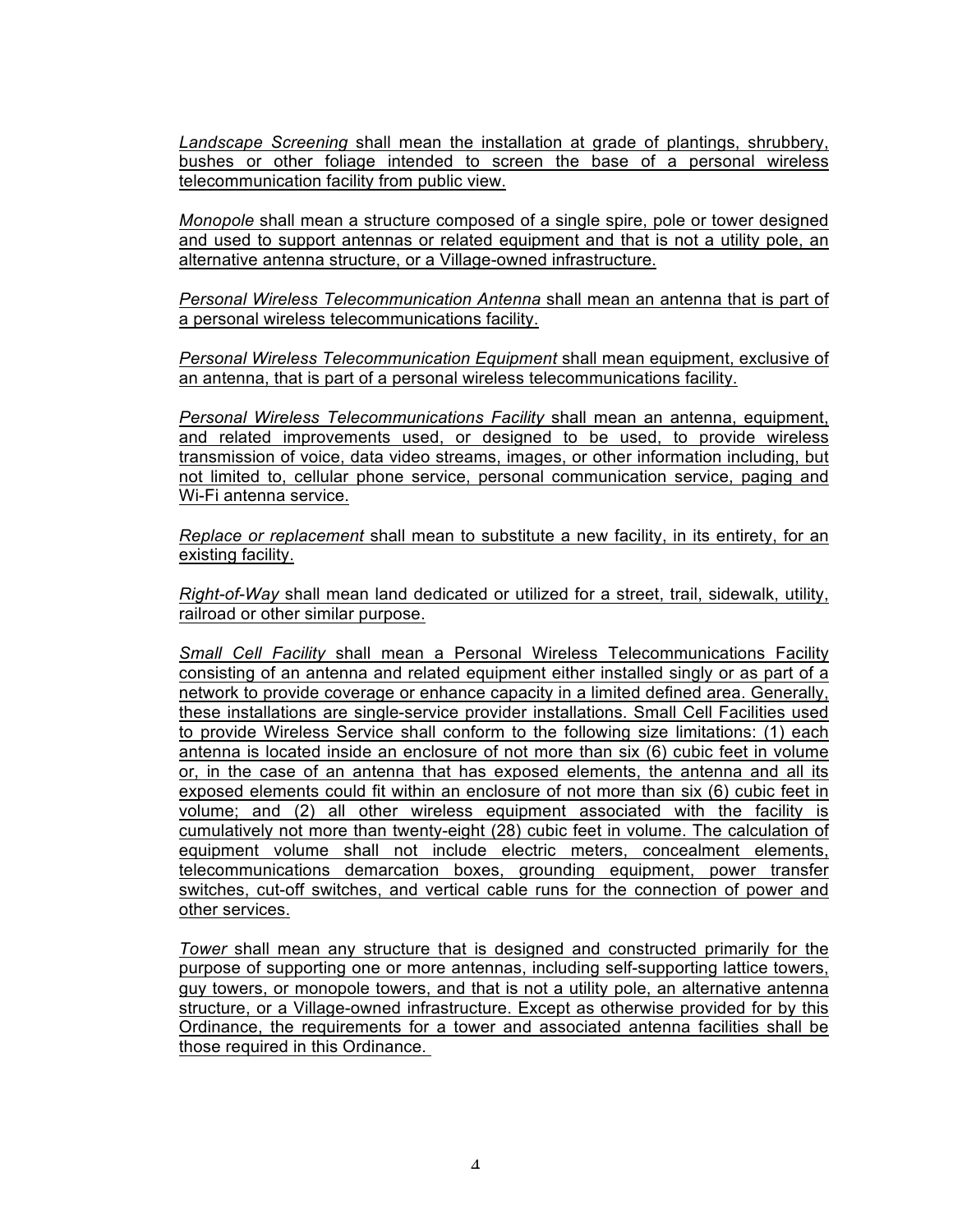*Utility Pole* shall mean an upright pole designed and used to support electric cables, telephone cables, telecommunication cables, cable service cables, which are used to provide lighting, traffic control, signage or a similar function.

*Variance or variation* shall mean a grant of relief by the Superintendent of Public Works or his/her designee.

*Wi-Fi Antenna* shall mean an antenna used to support Wi-Fi broadband Internet access service based on the IEEE 802.11 standard that typically uses unlicensed spectrum to enable communication between devices.

*Wireless Service* shall mean any telecommunications service using licensed or unlicensed wireless spectrum, whether at a fixed location or mobile, provided using Distributed Antenna Systems or Small Cell Facilities.

# **Sec. 86-331. Permit Required; Permit Application.**

- A. *Permit required.* Permits, applications, and fees related to personal wireless facilities and applications for the same in the right of way shall be governed by of this Division; however, where this Division is silent related to certain building permit fees or licensing fees, Chapter 18 (Building and Building Regulations) and any other applicable provisions of the Village Code shall control. No person shall construct any facility on, over, above, along, upon, under, across or within any Village right-of-way which: (1) changes the location of the facility; (2) adds a new facility; (3) disrupts the right-of-way; or (4) materially increases the amount of area or space occupied by the facility on, over, above, along, under, across or within the right-of-way, without first filing an application with the Building Department and obtaining a permit from the Village therefor, except as otherwise provided in this Division. No permit shall be required for the installation and maintenance of service connections to customers' premises where there will be no disruption of a right-of-way. All applications shall go through site review and approval with the Superintendent of Public Works or his/her designee.
- B. *Permit application.* All applications for permits pursuant to this Division shall be filed on a form provided by the Village and shall be filed in such number of duplicate copies as the Village may designate.
- C. *Minimum general application requirements.* The application shall be made by the Applicant or its duly authorized representative and shall contain, at a minimum, the following:
	- 1. The Applicant's name, address and telephone and facsimile numbers and a statement of the Applicant's interest in the work;
	- 2. The names, addresses, telephone and facsimile numbers and e-mail addresses of all professional consultants, if any, advising the Applicant with respect to the application;
	- 3. A general description of the proposed work and the purposes and intent of the facility and the uses to which the facility will be put. The scope and detail of such description shall be appropriate to the nature and character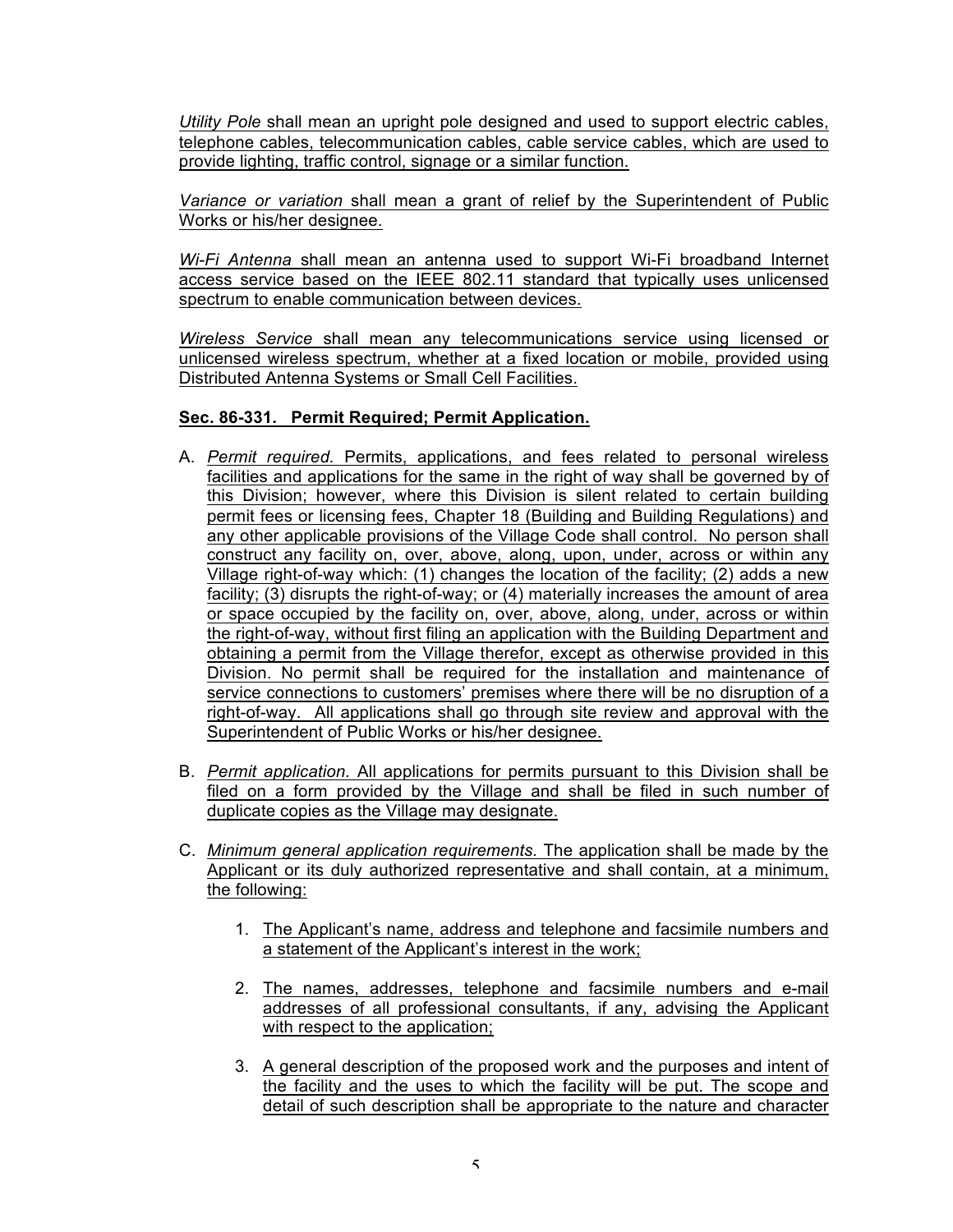of the work to be performed, with special emphasis on those matters likely to be affected or impacted by the work proposed. The scope of work shall also indicate the type of equipment or facilities being installed and whether the equipment or facilities are new, a swap-out or exchange of facilities or equipment, or an upgrade to existing facilities and equipment.

- 4. Evidence that the Applicant has placed on file with the Village:
	- i. A written traffic control plan demonstrating the protective measures and devices that will be employed, which shall be consistent with IDOT's Illinois Manual on Uniform Traffic Control Devices, to prevent injury or damage to persons or property and to minimize disruptions to efficient pedestrian and vehicular traffic; and
	- ii. An emergency contingency plan, which shall specify the nature of potential emergencies including, without limitation, construction and hazardous materials emergencies and the intended response by the Applicant. The intended response shall include notification to the Village and shall promote protection of the safety and convenience of the public. Compliance with ICC regulations for emergency contingency plans constitutes compliance with this Division, unless the Village finds that additional information or assurances are needed.
- 5. Drawings, plans and specifications showing the work proposed, including the certification of an engineer that such drawings, plans and specifications comply with applicable laws, codes, rules and regulations;
- 6. Evidence of insurance as required by Section 86-258;
- 7. Any request for a variance from one or more provisions of this Division;
- 8. Such additional information as may be reasonably required by the Village; and
- 9. Evidence that any "Certificate of Public Convenience and Necessity" or other regulatory authorization that the Applicant is required by law to obtain, or that the Applicant has elected to obtain, has been issued by the ICC or another entity with jurisdictional authority.
- D. *Applicant's duty to update information.* Throughout the entire permit application review period and the construction period authorized by the permit, any amendments to information contained in a permit application shall be submitted by the Applicant in writing to the Village within thirty (30) calendar days after the change necessitating the amendment.
- E. *Application fees.* Unless otherwise provided by the applicable franchise, license or similar agreement, all applications for permits pursuant to this Division shall be accompanied by a fee as reasonably determined by the Village each year. No application fee is required to be paid by any electricity utility that is paying the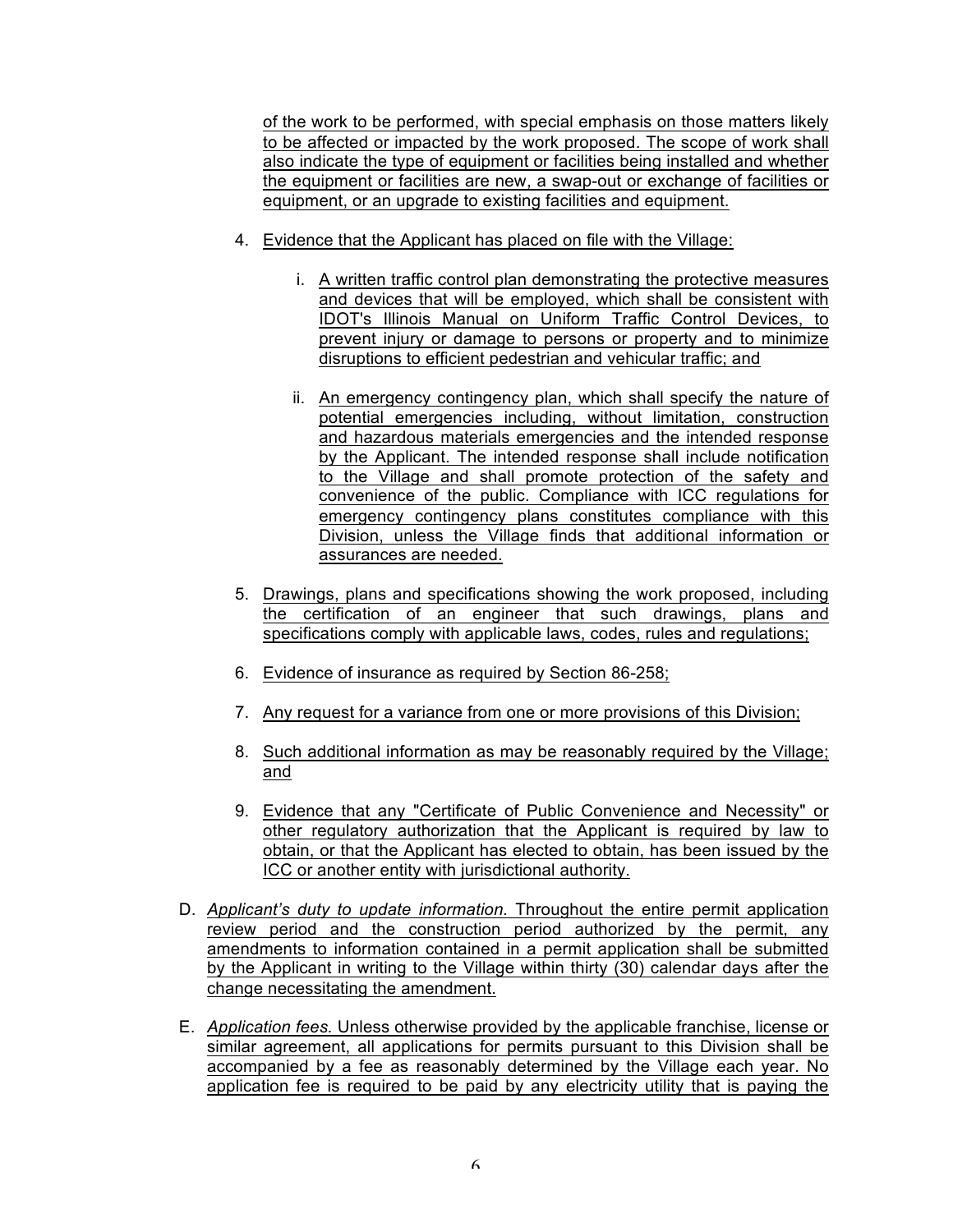municipal electricity infrastructure maintenance fee pursuant to the Electricity Infrastructure Maintenance Fee Law (35 ILCS 645/15, *et seq.*).

# **Sec. 86-332. Permitted Placement; Application and Fees for Personal Wireless Service in the Right of Way.**

- A. Personal wireless telecommunication facilities will be permitted to be placed in right-of-way within the jurisdiction of the Village as attachments to existing utility poles, alternative antenna structures, or Village-owned infrastructure subject to the following regulations:
	- 1. *Number Limitation and Co-Location.* The Superintendent of Public Works or his/her designee may regulate the number of personal wireless telecommunications facilities allowed on each utility pole or unit of Villageowned infrastructure except that no more than two (2) personal wireless telecommunications facilities will be permitted on utility poles or Alternative Antenna Structure of ninety (90) feet or less. Additionally, no more than three (3) personal wireless telecommunications facilities will be permitted on utility poles or Alternative Antenna Structures in excess of ninety (90) feet and less than one-hundred and twenty (120) feet. This Ordinance does not preclude or prohibit co-location of personal wireless telecommunication facilities on towers or monopoles that meet the requirements as set forth elsewhere in this Division or as required by federal law. In all cases, the Applicant shall provide the longitude and latitude for the location(s) for which the Applicant is applying to place the personal wireless telecommunications facilities described in this Division.
	- 2. *Non-Interference and compliance with applicable codes.* Personal wireless telecommunications facilities operating under a federal license shall not interfere in any way with any Village-owned or operated equipment or facilities or any FCC licensed or unlicensed users already having equipment on the facility, radio or other equipment at any time and shall not interfere in any way with FCC licensed or unlicensed users already having equipment on the facility, radio or other equipment placed in the right-of-way. Personal wireless telecommunications facilities shall comply with all applicable rules and requirements of the Federal Communications Commission and all applicable electrical codes and all other applicable codes.
	- 3. *Separation and Clearance Requirements.* Personal wireless telecommunication facilities may be attached to a utility pole, alternative antenna structure, monopole, or Village-owned infrastructure only where such pole, structure, or infrastructure is located no closer than twenty-five (25) feet from any residential building, excluding garages, and no closer than three hundred (300) feet from any other personal wireless telecommunication facility. These requirements shall not apply to Villageowned equipment or facilities. A separation or lesser clearance may be allowed by the Superintendent of Public Works or his/her designee as an administrative variance to this Division when the Applicant establishes that the lesser separation or clearance is necessary to close a significant coverage or capacity gap in the Applicant's services or to otherwise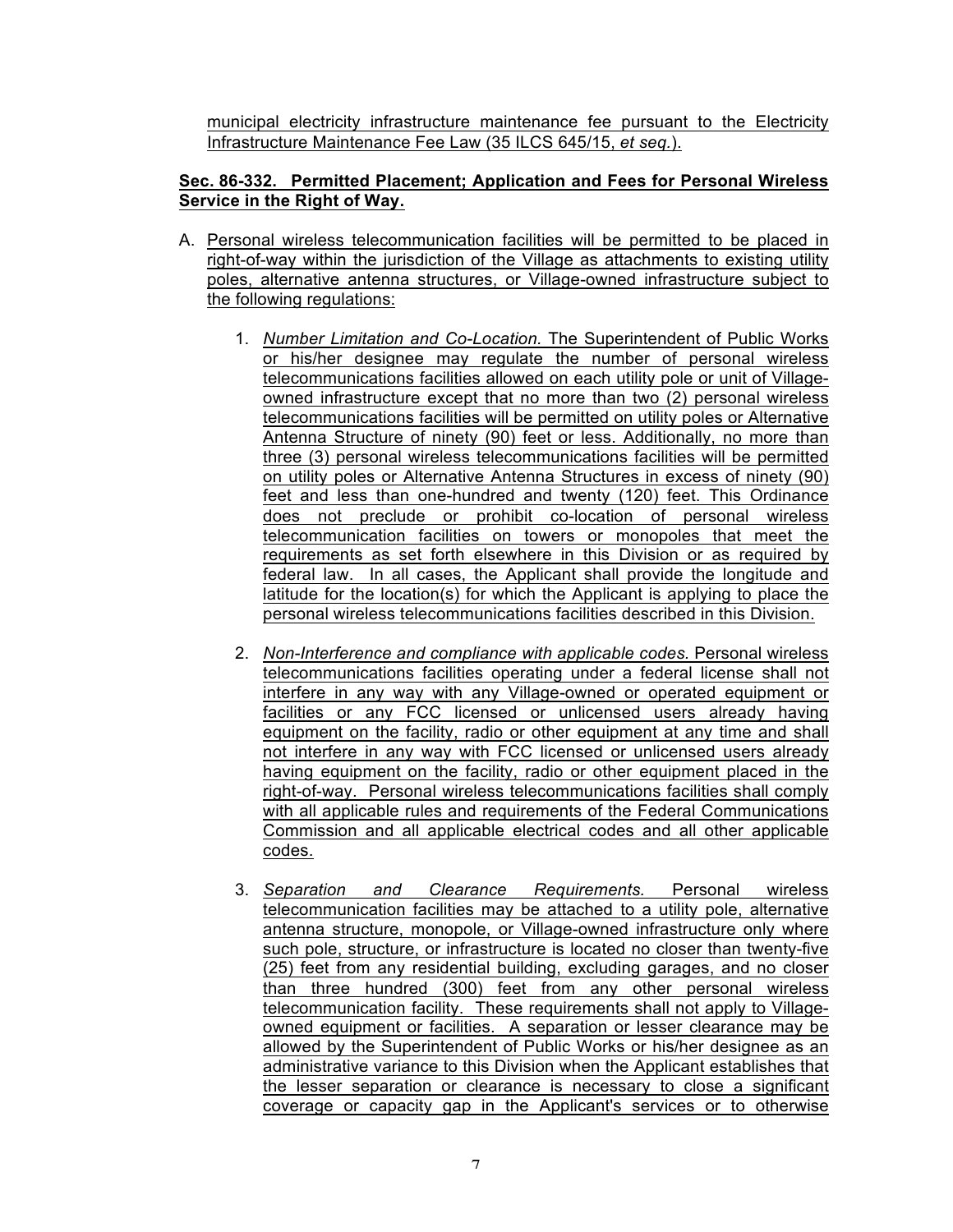provide adequate services to customers, and the proposed antenna or facility is the least intrusive means to do so within the right-of-way.

- 4. *Village-Owned Infrastructure.* Personal wireless telecommunication facilities can only be mounted to Village-owned infrastructure including, but not limited to, streetlights, traffic signal, towers, or buildings, if authorized by a license or other agreement between the owner or Applicant and the Village.
- 5. *New Towers.* No new monopoles or other towers to support personal wireless telecommunication facilities in excess of sixty (60) feet are permitted to be installed on right-of-way within the jurisdiction of the Village unless the Village Board finds, based on clear and convincing evidence provided by the Applicant, that locating the personal wireless telecommunications facilities on the right-of-way is necessary to close a significant coverage or capacity gap in the Applicant's services or to otherwise provide adequate services to customers, and the proposed new monopole or other tower within the right-of-way is the least intrusive means to do so.
- 6. *Attachment Limitations.* No personal wireless telecommunication antenna or facility within the right-of-way will be attached to a utility pole, alternative antenna structure, tower, or Village-owned infrastructure unless all of the following conditions are satisfied:
	- a. *Surface Area of Antenna.* The personal wireless telecommunication antenna, including antenna panels, whip antennas or dish-shaped antennas, cannot have a surface area of more than seven (7) cubic feet in volume.
	- b. *Size of Above-Ground Personal Wireless Telecommunication Facility.* The total combined volume of all above-ground equipment and appurtenances comprising a personal wireless telecommunication facility, exclusive of the antenna itself, cannot exceed thirty-two (32) cubic feet.
	- c. *Personal Wireless Telecommunication Equipment.* The operator of a personal wireless telecommunication facility must, whenever possible, locate the base of the equipment or appurtenances at a height of no lower than eight (8) feet above grade.
	- d. *Personal Wireless Telecommunication Services Equipment Mounted at Grade.* In the event that the operator of a personal wireless telecommunication facility proposes to install a facility where equipment or appurtenances are to be installed at grade, screening must be installed to minimize the visibility of the facility. Screening must be installed at least three (3) feet from the equipment installed at-grade and eight (8) feet from a roadway.
	- e. *Height.* The top of the highest point of the antenna cannot extend more than ten (10) feet above the highest point of the utility pole,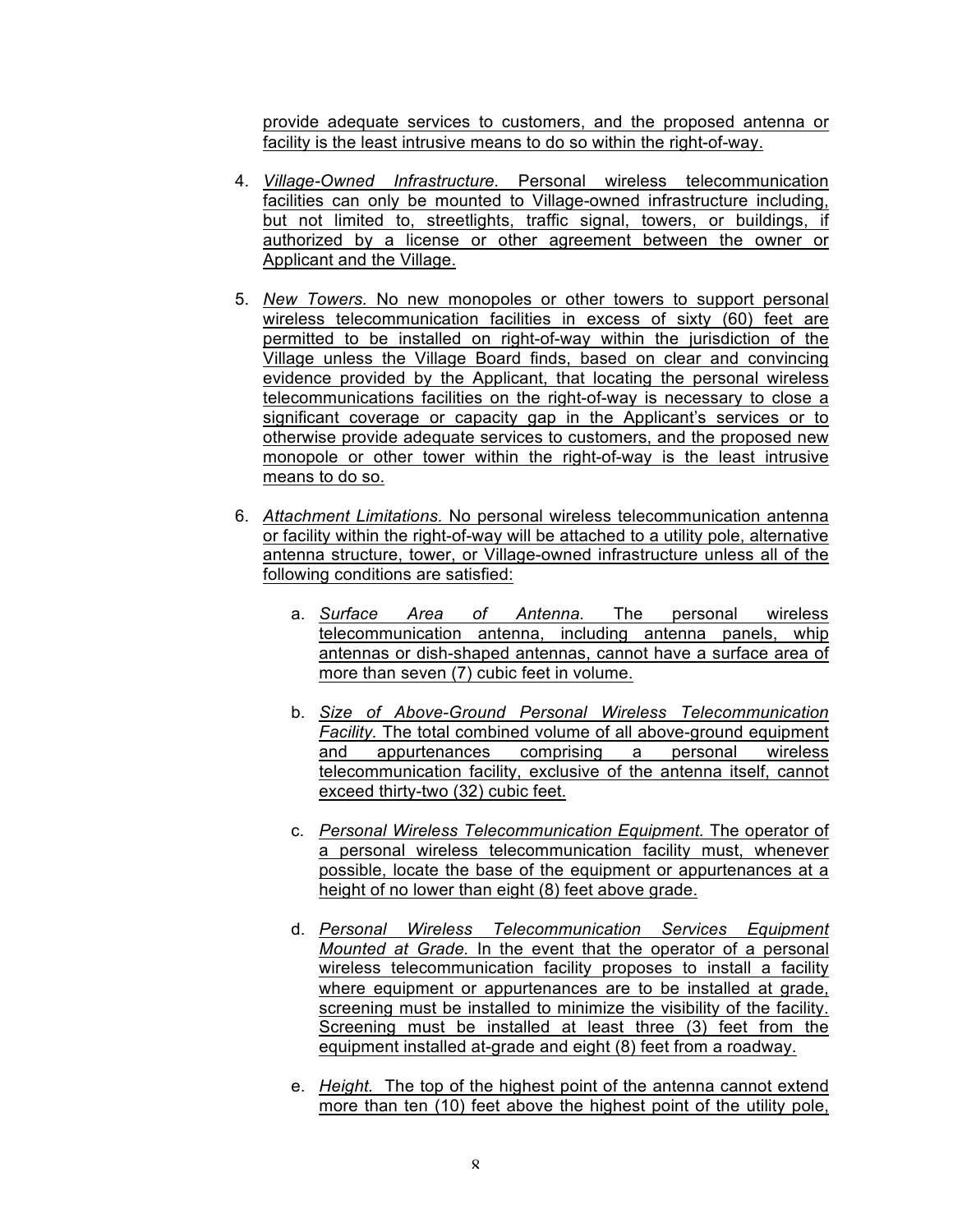alternative antenna support structure, tower or Village-owned infrastructure. If necessary, the replacement or new utility pole, alternative support structure or Village-owned infrastructure located within the public right-of-way may be no more than ten to seventy (10 – 70) feet higher than existing poles adjacent to the replacement or new pole or structure, or no more than ninety (90) feet in height overall, whichever is less, and shall be of a similar look and structure of other poles within a five hundred (500) foot area.

- f. *Color.* A personal wireless telecommunication facility, including all related equipment and appurtenances, must be a color that blends with the surroundings of the pole, structure, tower or infrastructure on which it is mounted and use non-reflective materials which blend with the materials and colors of the surrounding area and structures. Any wiring must be covered with an appropriate cover.
- g. *Antenna Panel Covering.* A personal wireless telecommunication antenna may include a radome, cap, or other antenna panel covering or shield, to the extent such covering would not result in a larger or more noticeable facility and, if proposed, such covering must be of a color that blends with the color of the pole, structure, tower, or infrastructure on which it is mounted.
- h. *Wiring and Cabling.* Wires and cables connecting the antenna to the remainder of the facility must be installed in accordance with the electrical code currently in effect in the Village. No wiring and cabling serving the facility will be allowed to interfere with any wiring or cabling installed by a cable television or video service operator, electric utility or telephone utility.
- i. *Grounding.* The personal wireless telecommunication facility must be grounded in accordance with the requirements of the electrical code currently in effect in the Village.
- j. *Guy Wires.* No guy or other support wires will be used in connection with a personal wireless telecommunication facility unless the facility is to be attached to an existing utility pole, alternative antenna support structure, tower, or Village-owned infrastructure that incorporated guy wires prior to the date that an Applicant has applied for a permit.
- k. *Pole Extensions.* Extensions to utility poles, alternative support structures, towers, and Village-owned infrastructure utilized for the purpose of connecting a personal wireless telecommunications antenna and its related personal wireless telecommunications equipment must have a degree of strength capable of supporting the antenna and any related appurtenances and cabling and capable of withstanding wind forces and ice loads in accordance with the applicable structural integrity standards as set forth in subsection (l) below. An extension must be securely bound to the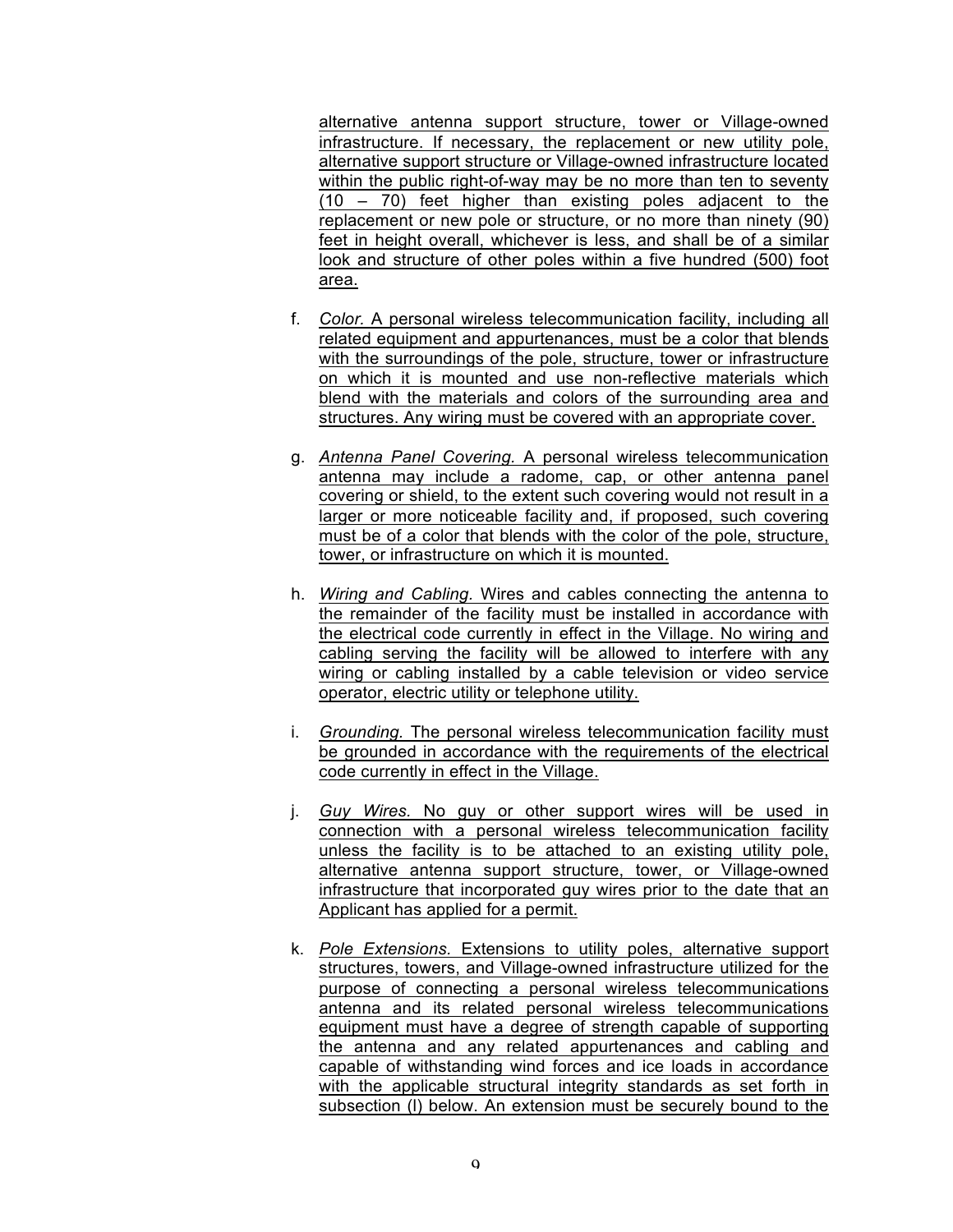utility pole, alternative antenna structure, tower, or Village-owned infrastructure in accordance with applicable engineering standards for the design and attachment of such extensions.

- l. *Structural Integrity* The personal wireless telecommunication facility, including the antenna, pole extension and all related equipment must be designed to withstand a wind force and ice loads in accordance with applicable standards established in Chapter 25 of the National Electric Safety Code for utility poles, Rule 250-B and 250-C standards governing wind, ice, and loading forces on utility poles, in the American National Standards Institute (ANSI) in TIA/EIA Section 222-G established by the Telecommunications Industry Association (TIA) and the Electronics Industry Association (EIA) for steel wireless support structures and the applicable industry standard for other existing structures, which are hereby adopted for the purpose of this Division. For any facility attached to Village-owned infrastructure or, in the discretion of the Village, for a utility pole, tower, or alternative antenna structure, the operator of the facility must provide the Village with a structural evaluation of each specific location containing a recommendation that the proposed installation passes the standards described above. The evaluation must be prepared by a professional structural engineer licensed in the State of Illinois.
- 7. *Signage.* Other than signs required by federal law or regulations or identification and location markings, installation of signs on a personal wireless telecommunication facility is prohibited.
- 8. *Screening.* Screening requirements shall be treated consistently with the landscape requirements herein with the exception that the fence height shall be a minimum of six (6) feet and a maximum of eight (8) feet. Appropriate landscaping must be located and maintained and must provide the maximum achievable screening, as determined by the Village, from view of adjoining properties and public or private streets. Landscape screening when permitted in the right-of-way must be provided with a clearance of three (3) feet in all directions from the facility. The color of housing for ground-mounted equipment must blend with the surroundings. For a covered structure, the maximum reasonably achievable screening must be provided between such facility and the view from adjoining properties and public or private streets. In lieu of the operator installing the screening, the Village, at its sole discretion, may accept a fee from the operator of the facility for the acquisition, installation, or maintenance of landscaping material by the Village.
- 9. *Permission to Use Utility Pole or Alterative Antenna Structure.* The operator of a personal wireless telecommunication facility must submit to the Village written copies of the approval from the owner of a utility pole, monopole, or an alternative antenna structure, to mount the personal wireless telecommunication facility on that specific pole, tower, or structure, prior to issuance of the Village permit.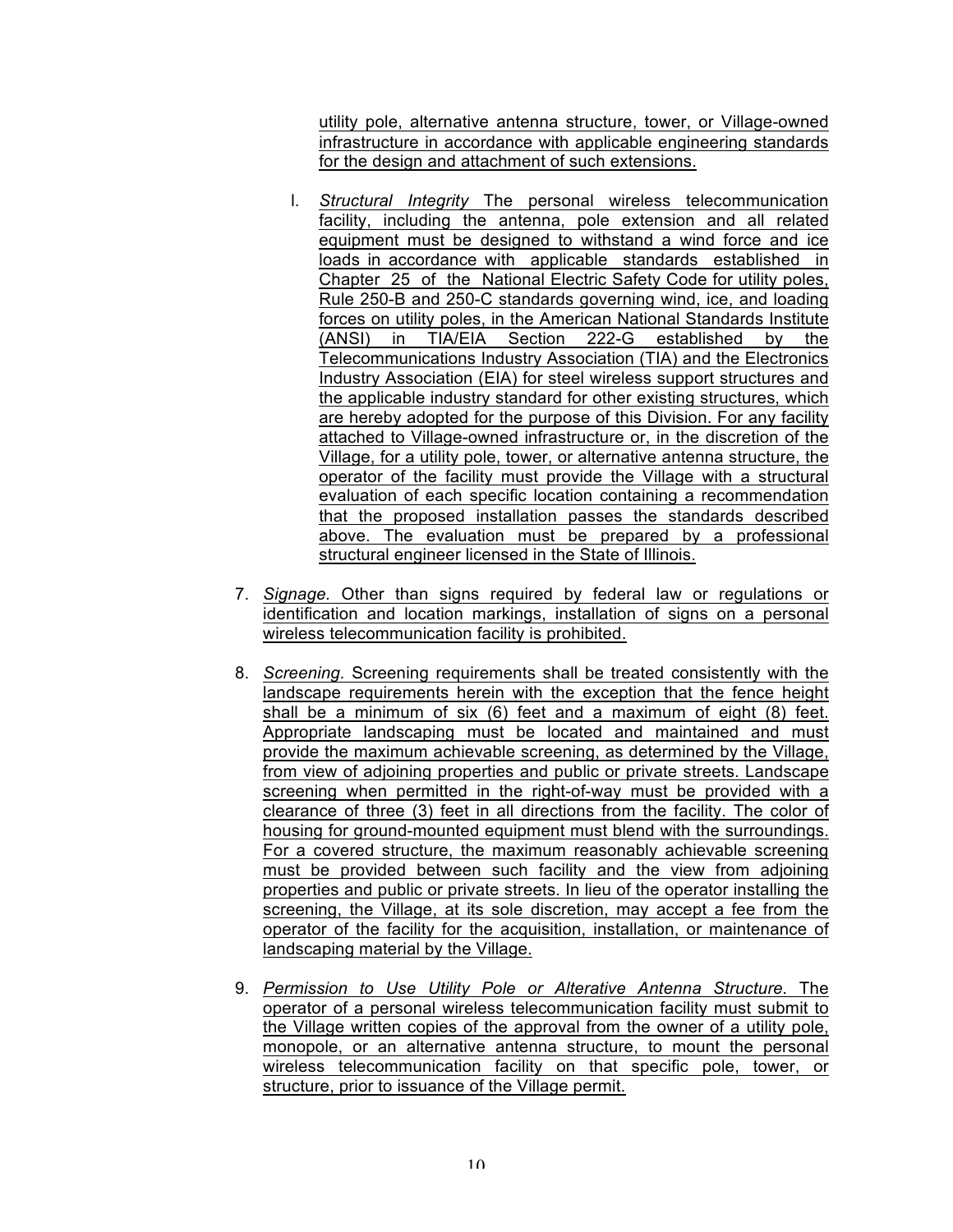- 10. *Licenses and Permits.* The operator of a personal wireless telecommunication facility must verify to the Village that it has received all concurrent licenses and permits required by other agencies and governments with jurisdiction over the design, construction, location and operation of said facility have been obtained and will be maintained within the corporate limits of the Village.
- 11. *Variance Requirements.* Each location of a personal wireless telecommunication facility within a right-of-way must meet all of the requirements of this Division, unless a variance has been obtained. An Applicant requesting a variance from one or more of the provisions of this Variance must do so in writing to the Superintendent of Public Works as a part of the permit application. The request shall identify each provision of this Division from which a variance is requested and the reasons why a variance should be granted.
	- a. The Superintendent of Public Works shall decide, on an individual basis, whether a variance is authorized for each provision of this Division identified in the variance request. The Superintendent of Public Works may authorize a variance only if the Applicant requesting the variance has demonstrated that:
		- i. One or more conditions not under the control of the Applicant (such as terrain features or an irregular right-ofway line) create a special hardship that would make enforcement of the provision unreasonable, given the public purposes to be achieved by the provision; and
		- ii. All other designs, methods, materials, locations, or facilities that would conform with the provision from which a variance is requested are impracticable in relation to the requested approach.
	- b. As a condition for authorizing a variance, the Superintendent of Public Works may require the Applicant requesting the variance to meet reasonable standards and conditions that may or may not be expressly contained within this Division, but which carry out the purposes of this Division.
	- c. Any Applicant aggrieved by any order, requirement, decision or determination, including the denial of a variance, made by the Superintendent of Public Works under the provisions of this Division shall have the right to appeal to the Village Board, or such other board or commission as may be designated by the Village Board. The application for appeal shall be submitted in writing to the Village Clerk within thirty (30) calendar days after the date of such order, requirement, decision, or determination. The Village Board shall commence its consideration of the appeal at the Village Board's next regularly scheduled meeting occurring at least seven (7) calendar days after the filing of the appeal. The Village Board shall timely decide the appeal.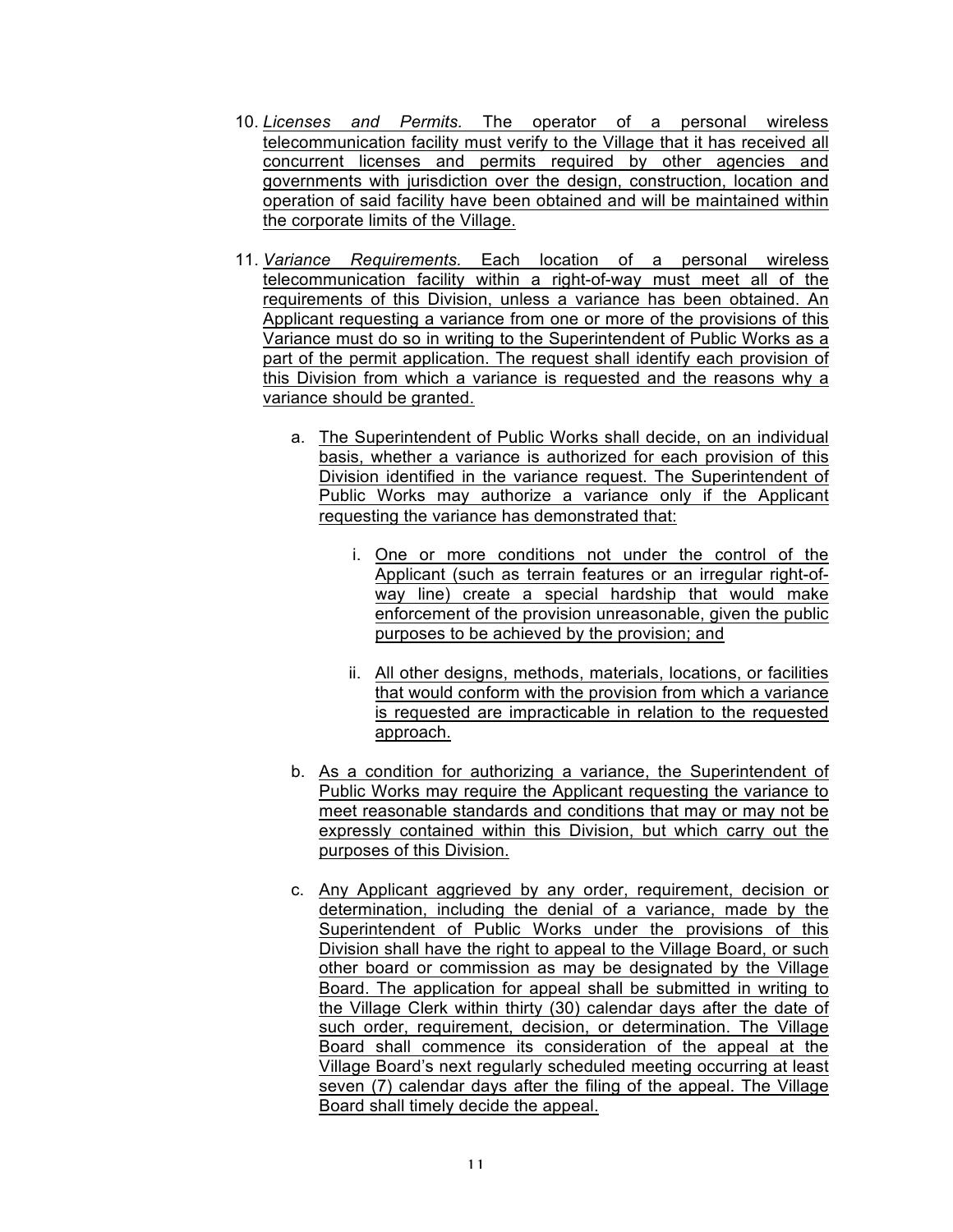- 12. *Abandonment and Removal.* Any personal wireless telecommunication facility located within the corporate limits of the Village that is not operated for a continuous period of twelve (12) months, shall be considered abandoned and the owner of the facility must remove same within ninety (90) calendar days of receipt of written notice from the Village notifying the owner of such abandonment. Such notice shall be sent by certified or registered mail, return-receipt-requested, by the Village to such owner at the last known address of such owner. In the case of personal wireless telecommunication facilities attached to Village owned infrastructure, if such facility is not removed within ninety (90) calendar days of such notice, the Village may remove or cause the removal of such facility through the terms of the applicable license agreement or through whatever actions are provided by law for removal and cost recovery.
- 13. *Reimbursements for Costs.* The Applicant or telecommunications retailer shall be solely responsible for any and all costs incurred by the Village associated with the installation, repair, replacement, or removal of the Applicant or telecommunications provider's equipment. The costs shall include but are not limited to impact fees for street closures; costs related to traffic enforcement at the site where the installation, repair, replacement, or removal has occurred; any costs related to returning the right-of-way to its original state prior to the installation, repair, replacement, or removal of the Applicant or telecommunications provider's equipment.
- B. *Application and Annual fees*.
	- 1. Unless otherwise provided by the applicable franchise, license, or similar agreement, all applications for permits pursuant to this Division shall be accompanied by a fee as reasonably determined by the Village each year. The Applicant shall also reimburse the Village for any fees charged to the Village for professional services (engineering fees, legal fees, site review fees, etc.) related to the processing of the applications. The application fees are intended to reimburse the Village for its internal administrative costs related to processing the applications made under this Division.
	- 2. No application fee is required to be paid by any electricity utility that is paying the municipal electricity infrastructure maintenance fee pursuant to the Electricity Infrastructure Maintenance Fee Law (35 ILCS 645/15, *et seq.*). However, such Applicants shall remain responsible for reimbursing the Village for the cost of its professional services employed in reviewing the application.
	- 3. For the installation of a Distributed Antenna System or Small Cell Facility, a telecommunications retailer shall pay the following application fees:
		- a. Two thousand dollars (\$2,000.00) for a new facility.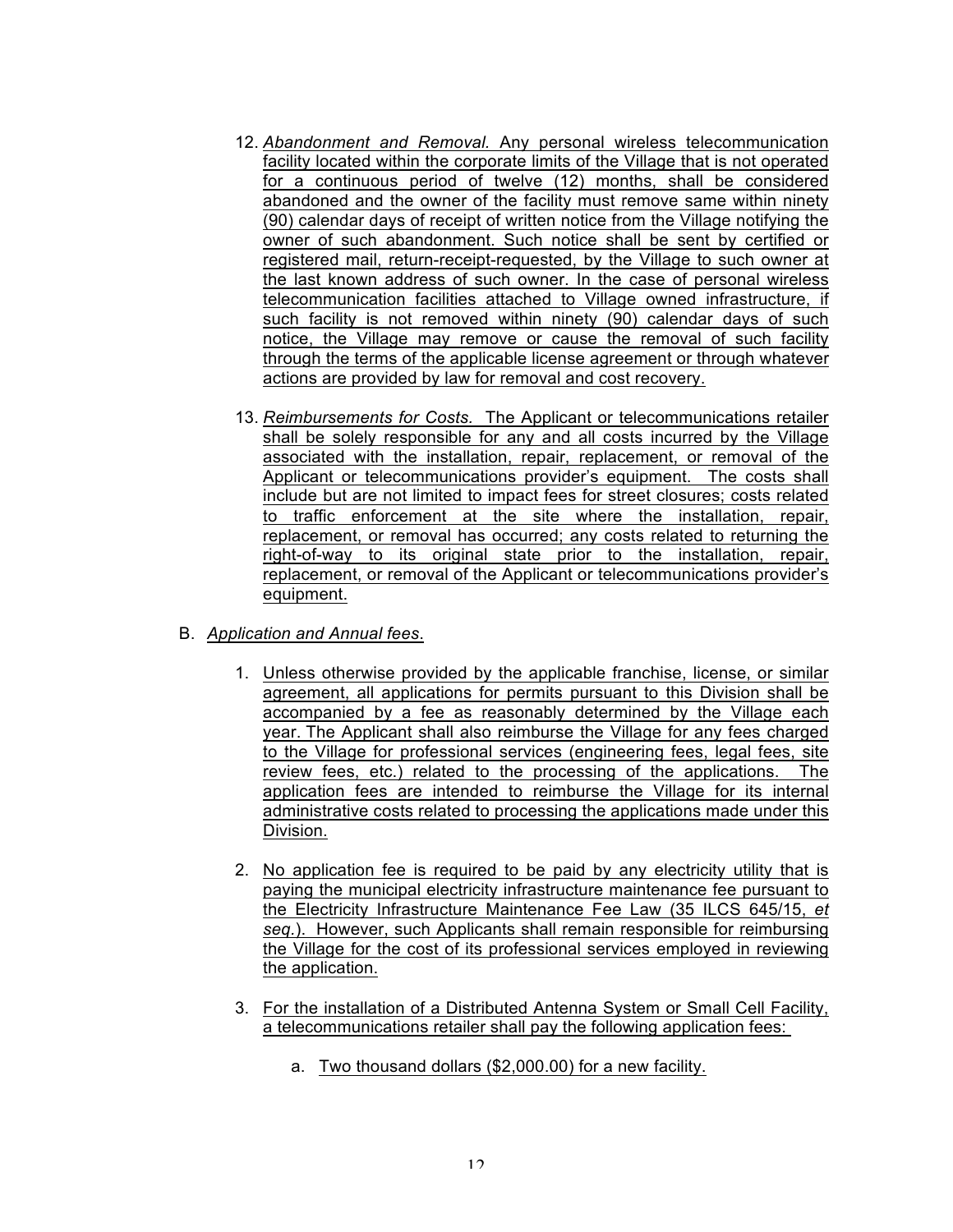- b. Two thousand dollars (\$2,000.00) for the attachment to and, if applicable, replacement of a Village-owned facility.
- c. One thousand dollars (\$1,000.00) for the attachment to a utilityowned facility.
- 4. A telecommunications retailer that obtained a permit and installed a Distributed Antenna System or a Small Cell Facility within the Village's jurisdiction shall pay the following annual license fees:
	- a. Three thousand six hundred dollars (\$3,600.00) for a new facility.
	- b. Three thousand six hundred dollars (\$3,600.00) per attachment to and, if applicable, replacement of a Village-owned facility.
	- c. One thousand two hundred dollars (\$1,200.00) per attachment to a utility-owned facility.
- 5. The Village shall invoice the telecommunications retailer for such annual fee(s) due on or about January 1 of each year, and the telecommunications retailer shall pay such invoice within thirty (30) calendar days after its receipt thereof.
- C. *Penalty for Violations*
	- 1. Any and all persons or parties who violate the terms and provisions of this Division shall be subject to a minimum fine of \$750.00 per day. Each day shall be considered a new violation.
	- 2. Any fine levied shall be appealable pursuant to the Illinois Administrative Review Act, 735 ILCS 5/3-101, *et seq*,
- D. *Conflict of Laws.* 
	- 1. Where the conditions imposed by any provisions of this Division regarding the siting and installation of personal wireless telecommunication facilities are more restrictive than comparable conditions imposed elsewhere in any other local law, ordinance, resolution, rule or regulation, the regulations of this Division will govern; however, where this Division conflicts with federal laws or state laws pre-empting the Village's home rule powers, the federal or State laws will govern.

# **SECTION 3.1 OTHER ACTIONS AUTHORIZED.**

The officers, employees and/or agents of the Village shall take all action necessary or reasonably required to carry out, give effect to and consummate the amendments contemplated by this Ordinance and shall take all action necessary in conformity therewith. The officers, employees and/or agents of the Village are specifically authorized and directed to draft and disseminate any and all necessary forms to be utilized regarding this amendment.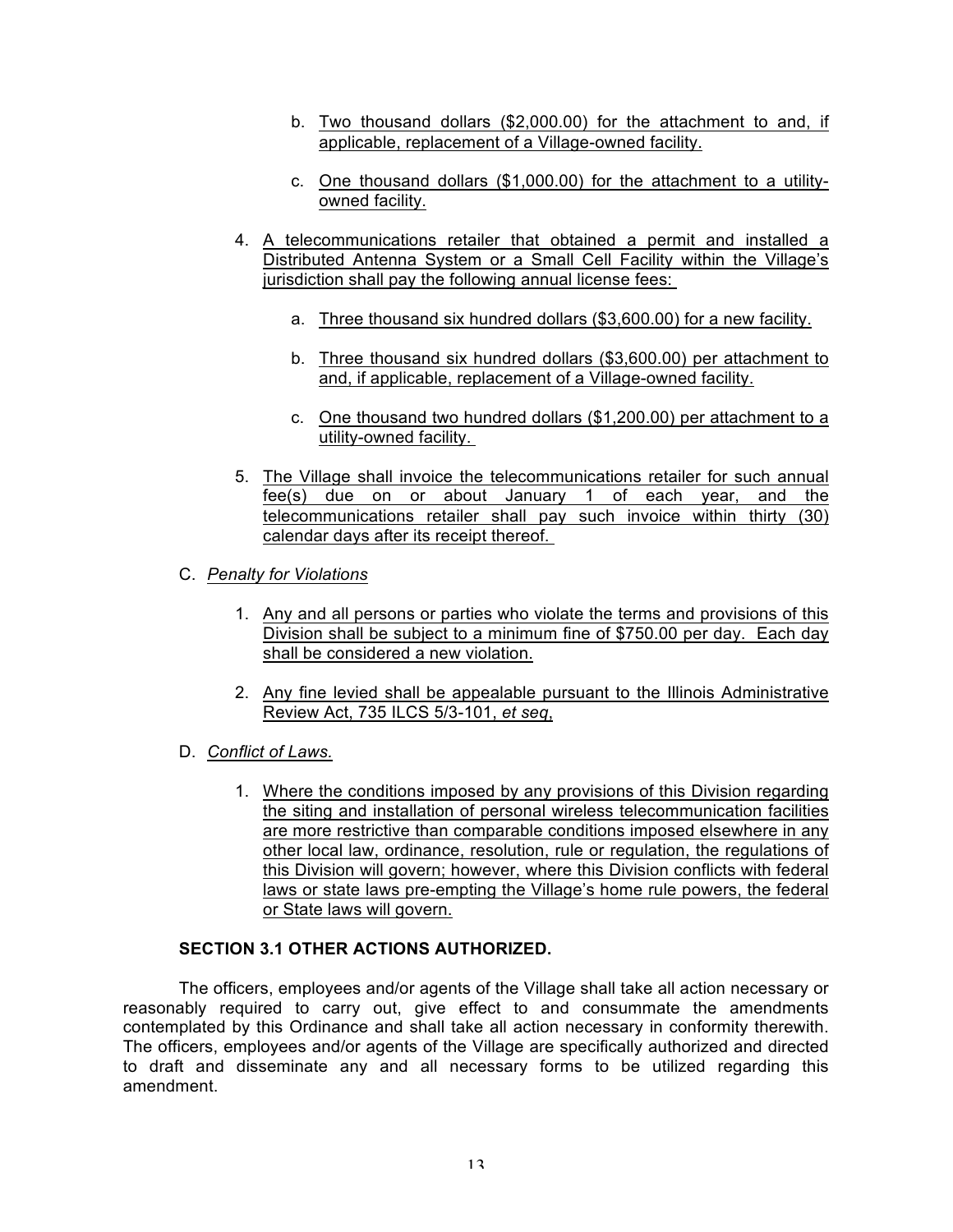#### **ARTICLE III. HEADINGS, SAVINGS CLAUSES, PUBLICATION, EFFECTIVE DATESECTION 4. HEADINGS.**

The headings of the articles, sections, paragraphs and subparagraphs of this Ordinance are inserted solely for the convenience of reference and form no substantive part of this Ordinance nor should they be used in any interpretation or construction of any substantive provision of this Ordinance.

#### **SECTION 5. SEVERABILITY.**

The provisions of this Ordinance are hereby declared to be severable and should any provision of this Ordinance be determined to be in conflict with any law, statute or regulation by a court of competent jurisdiction, said provision shall be excluded and deemed inoperative, unenforceable and as though not provided for herein and all other provisions shall remain unaffected, unimpaired, valid and in full force and effect.

## **SECTION 6. SUPERSEDER.**

All code provisions, ordinances, resolutions, rules and orders, or parts thereof, in conflict herewith are, to the extent of such conflict, hereby superseded.

#### **SECTION 7. PUBLICATION.**

A full, true and complete copy of this Ordinance shall be published in pamphlet form or in a newspaper published and of general circulation within the Village as provided by the Illinois Municipal Code, as amended.

# **SECTION 8. EFFECTIVE DATE.**

This Ordinance shall be effective and in full force ten (10) days after its passage and approval.

(REMAINDER OF THIS PAGE INTENTIONALLY LEFT BLANK)